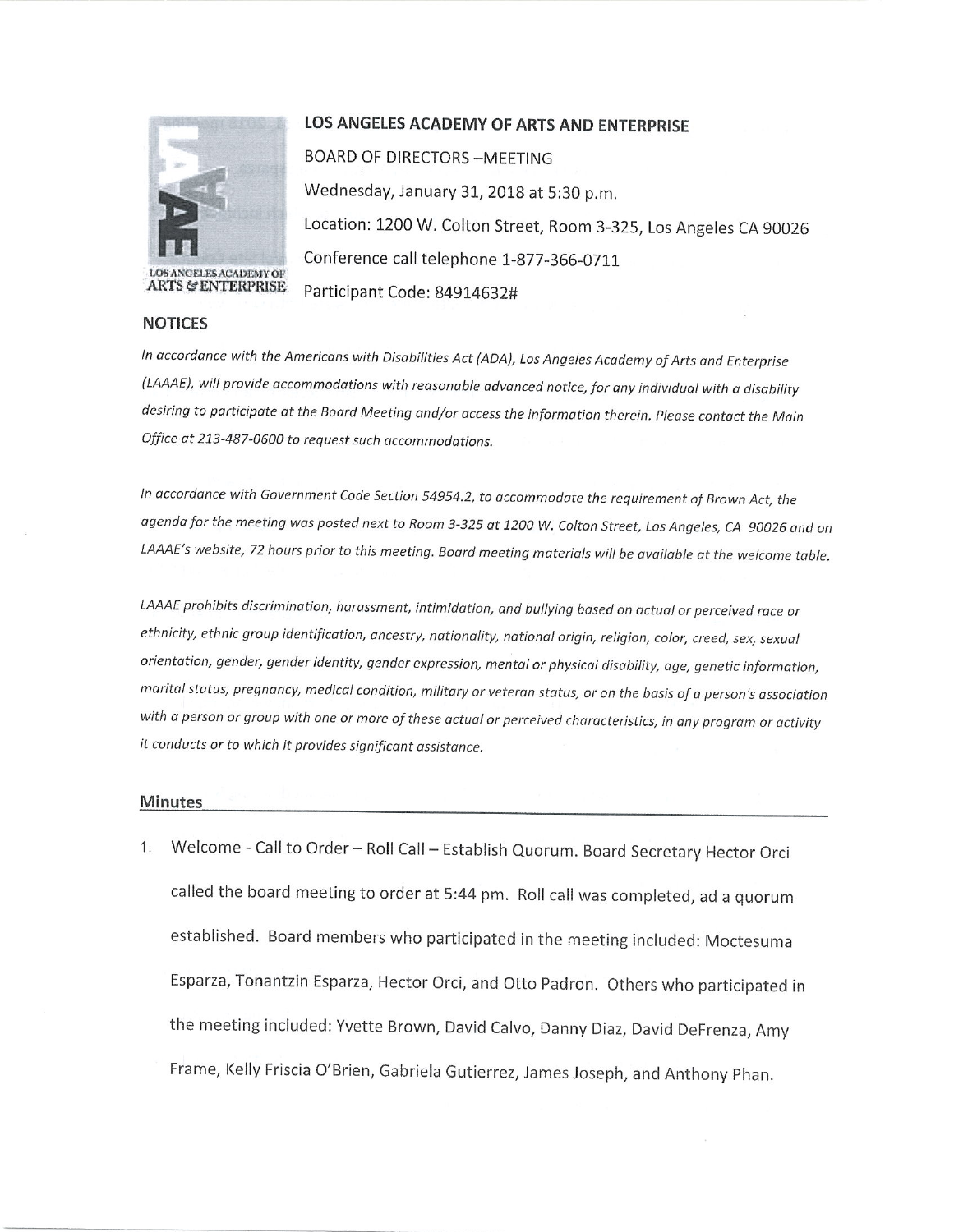- 2. Approval of Agenda. The board unanimously approved the January 31, 2018 meeting agenda. Motion to approve by Otto Padrón; second by Moctesuma Esparza.
- 3. Principal Update. Dr. Amy Frame presented the principal update which included the school current enrollment 337. Dr. Frame shared that the recent School Site Council meeting and English Language Advisory Committee meeting were both very well attended by parents and provided a great insight into parent requests for student progress. Dr. Frame's coffee with the Principal event was also successful and offered an open forum for parents to express their concerns and suggestions for school improvement. Dr. Frame reviewed the college focused (A-G) requirements and anticipates a credit recovery program to commence soon. The future field trips and cultural events were discussed and included student college visits to Cal State Fullerton and the Natural History Museum. The students can participate in a Breast Cancer Walk. Family Fiesta is scheduled for March  $16<sup>th</sup>$ , 2018 and preparations are underway to invite the community to participate. The event will include a student art showcase, music, food, and activities.
- 4. Stakeholder Update. David DeFrenza shared that the events planned during National Charter Schools' Week were well received. Mr. DeFrenza also shared that the soccer season was wrapping up for student athletes.
- 5. Public Comment. None.
- 6. New Business. Yvette Brown of Charter School Management Company presented the board with the financial reports. The board unanimously approved the balance sheet, income statement, budget to actuals, cash flow, and check register. Motion to approve by Moctesuma Esparza; second by Otto Padrón.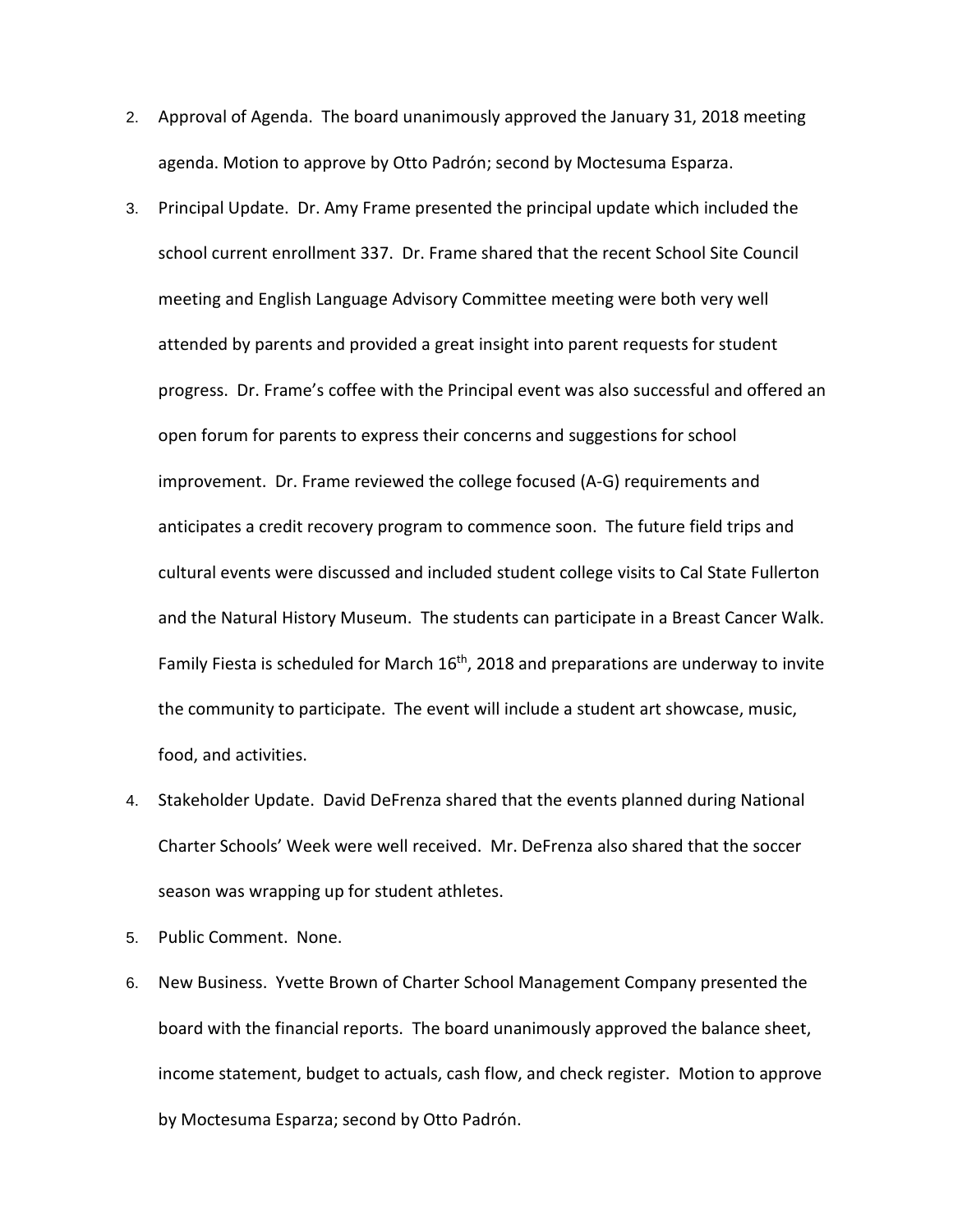- 7. Accept Audit Report for Fiscal Year 2016-2017. The board unanimously accepted the audit report for the 2016-2017 fiscal year. Motion to approve by Moctesuma Esparza; second by Otto Padron.
- 8. Select Auditor for Fiscal Year 2017-2018. Motion to select auditors. The board unanimously approved the selection of the Christy White and Associates as the auditor for the 2017-18 fiscal year. Motion to approve by Moctesuma Esparza; second by Otto Padron.
- 9. Ratification of Employee Agreements. The board unanimously ratified the employee agreements for the faculty and staff and publicly stated the executive compensation of \$115,000 for the Principal. Motion to approve by Moctesuma Esparza; second by Otto Padron.
- 10. Resolution to Waive Security at Far East Pursuant to Government Code § 53653. The board unanimously waived security at Far East Bank pursuant to government code § 53653. Motion to approve by Otto Padron; second by Moctesuma Esparza.
- 11. Resolution to Open a Bank Account with Far East Bank. The board unanimously resolved to open a bank account with Far East Bank. Motion to approve by Otto Padron; second by Moctesuma Esparza.
- 12. Resolution to Open a Bank Account with City National Bank. The board unanimously resolved to open a bank account with City National Bank. Motion to approve by Moctesuma Esparza; second by Otto Padron.
- 13. Ratification of Agreement for Special Education Administrative Services. The board unanimously ratified the agreement for Special Education Administrative Services. Motion to approve by Moctesuma Esparza; second by Otto Padron.